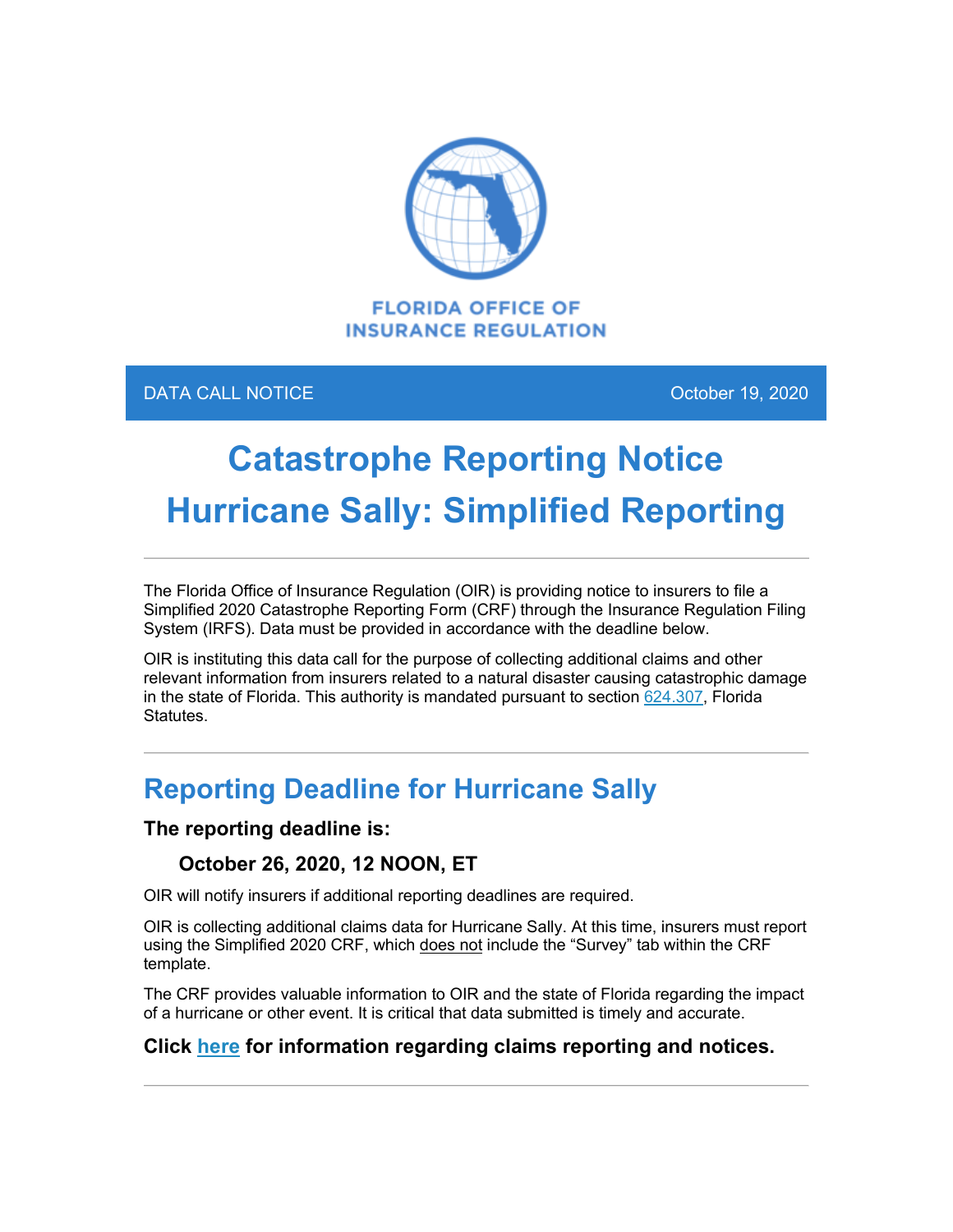# **Required Filers**

All insurers currently authorized to write the following lines of business in Florida are required to report Hurricane Sally claims data. Even if the insurer does not have claims data for Hurricane Sally, the insurer must submit a "No Data" filing.

- FIRE;
- ALLIED LINES;
- FARMOWNERS MULTI-PERIL;
- HOMEOWNERS MULTI-PERIL;
- COMMERCIAL MULTI-PERIL;
- OCEAN MARINE;
- INLAND MARINE;
- PPA PHYSICAL DAMAGE;
- COMMERCIAL AUTO PHYSICAL DAMAGE;
- AIRCRAFT;
- GLASS;
- BOILER AND MACHINERY;
- INDUSTRIAL FIRE;
- INDUSTRIAL EXTENDED COVERAGE;
- MOBILE HOME MULTI-PERIL;
- MOBILE HOME PHYSICAL DAMAGE;
- MULTI-PERIL CROP;
- SURPLUS LINES FEDERALLY AUTHORIZED; and
- SURPLUS LINES PROPERTY AND CASUALTY.

### **How to File the Simplified CRF**

Insurers are to report Hurricane Sally claims data using the Simplified 2020 CRF.

#### **The Simplified 2020 CRF template is accessible through IRFS [here.](https://irfs.fldfs.com/?utm_medium=email&utm_source=govdelivery)**

- Each insurer must submit its CRF on an individual insurer basis only.
- If an insurer has no policies in force in Florida for the required lines, file a "No Data" filing.